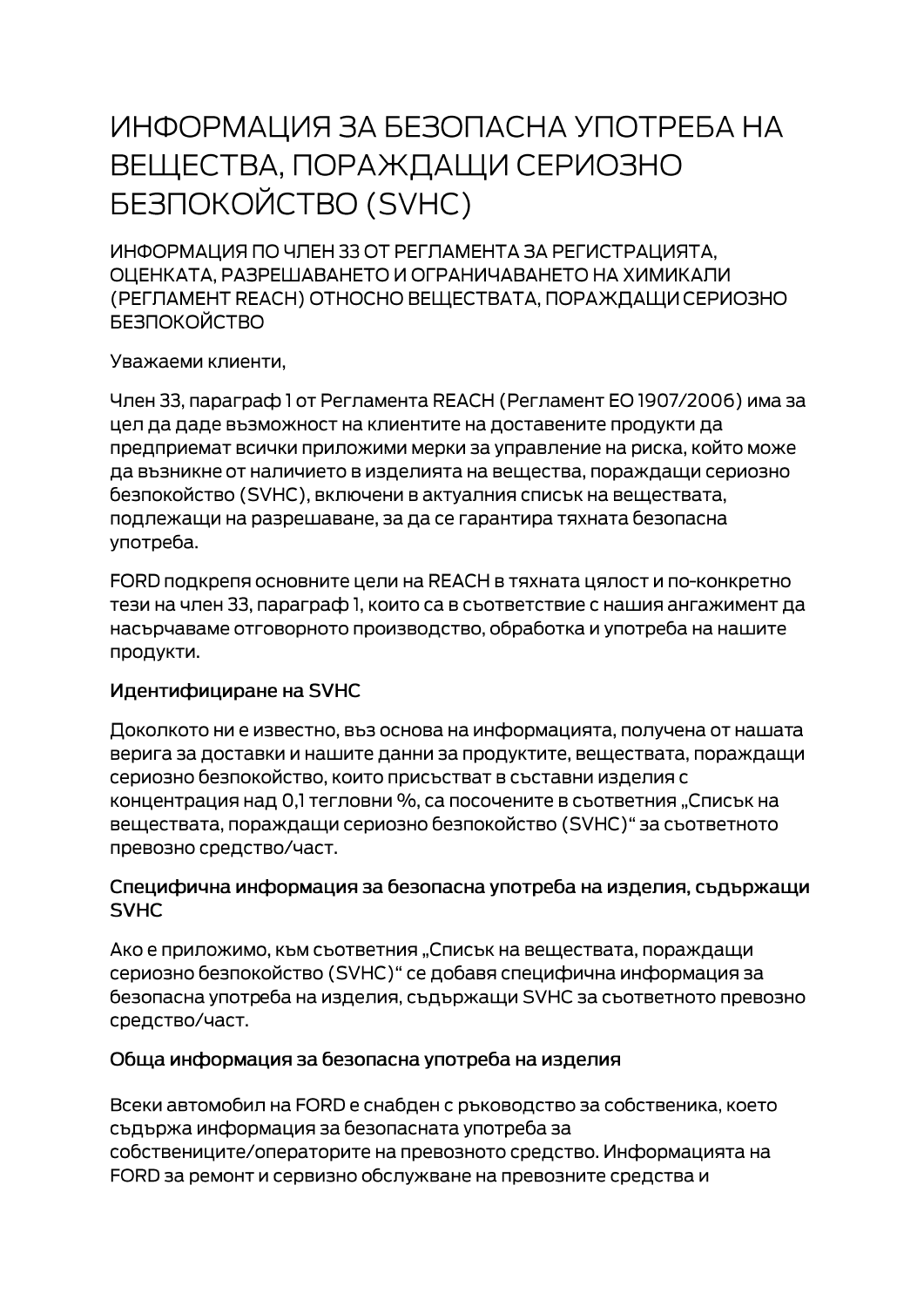оригиналните части обхваща и информация за безопасната употреба от страна на техническия персонал.

Когато се съдържат в части от превозното средство, посочените вещества в сьответния "Списък на вешествата, пораждащи сериозно безпокойство (SVHC)" за конкретния автомобил/част са включени така, че да се сведе до миниум евентуалното излагане на клиентите на съответното вещество, като опасността за хората или околната среда може да бъде изключена, докато автомобилът и неговите части се използват по предназначение и докато всички ремонти, сервизно обслужване и поддръжка се извършват в съответствие с техническите инструкции за тези дейности и стандартните добри практики в бранша.

Излезлите от употреба превозни средства могат да бъдат изхвърляни законно в Европейския съюз само чрез предаването им в оторизирани сьоръжения за третиране (АТЕ). Автомобилните части трябва да се изхвърлят в съответствие с приложимото местно законодателство и насоки на местните органи.

## Модел: Mustang MACH E

Списък на веществата, пораждащи сериозно безпокойство (SVHC) въз основа на Списъка на ЕСНА на веществата, подлежащи на разрешаване, към 1 януари 2022 г.

### Специфична информация за безопасна употреба на изделия, съдържащи SVHC

Не се изисква специфична информация за безопасна употреба – спазвайте Общата информация за безопасна употреба на изделията.

| <b>Commodity</b>                                    | <b>REACH SVHCs</b>                                                       |
|-----------------------------------------------------|--------------------------------------------------------------------------|
| <b>A/C Compressor</b>                               | Lead[7439-92-1]                                                          |
| A/C Lines, Receiver Drier and<br><b>Accumulator</b> | Lead[7439-92-1]                                                          |
| <b>ABS/ESC Module</b>                               | Lead[7439-92-1]                                                          |
| <b>Accessories</b>                                  | 1,2-Dimethoxyethane[110-71-4]                                            |
|                                                     | C,C'-azodi(formamide)[123-77-3]                                          |
|                                                     | Lead[7439-92-1]                                                          |
| <b>Active and Air Suspension</b>                    | Lead[7439-92-1]                                                          |
| <b>Active Grille Shutter</b>                        | Lead[7439-92-1]                                                          |
| <b>Adaptive Cruise Control</b>                      | 4,4'-Isopropylidenediphenol[80-05-7]                                     |
|                                                     | Cobalt(II) nitrate hexahydrate[10026-22-9]                               |
|                                                     | Lead[7439-92-1]                                                          |
|                                                     | Octamethylcyclotetrasiloxane[556-67-2]                                   |
| Air Bag Module- Pass Side                           | 2-Methyl-1-(4-methylthiophenyl)-2-morpholinopropan-1-<br>one[71868-10-5] |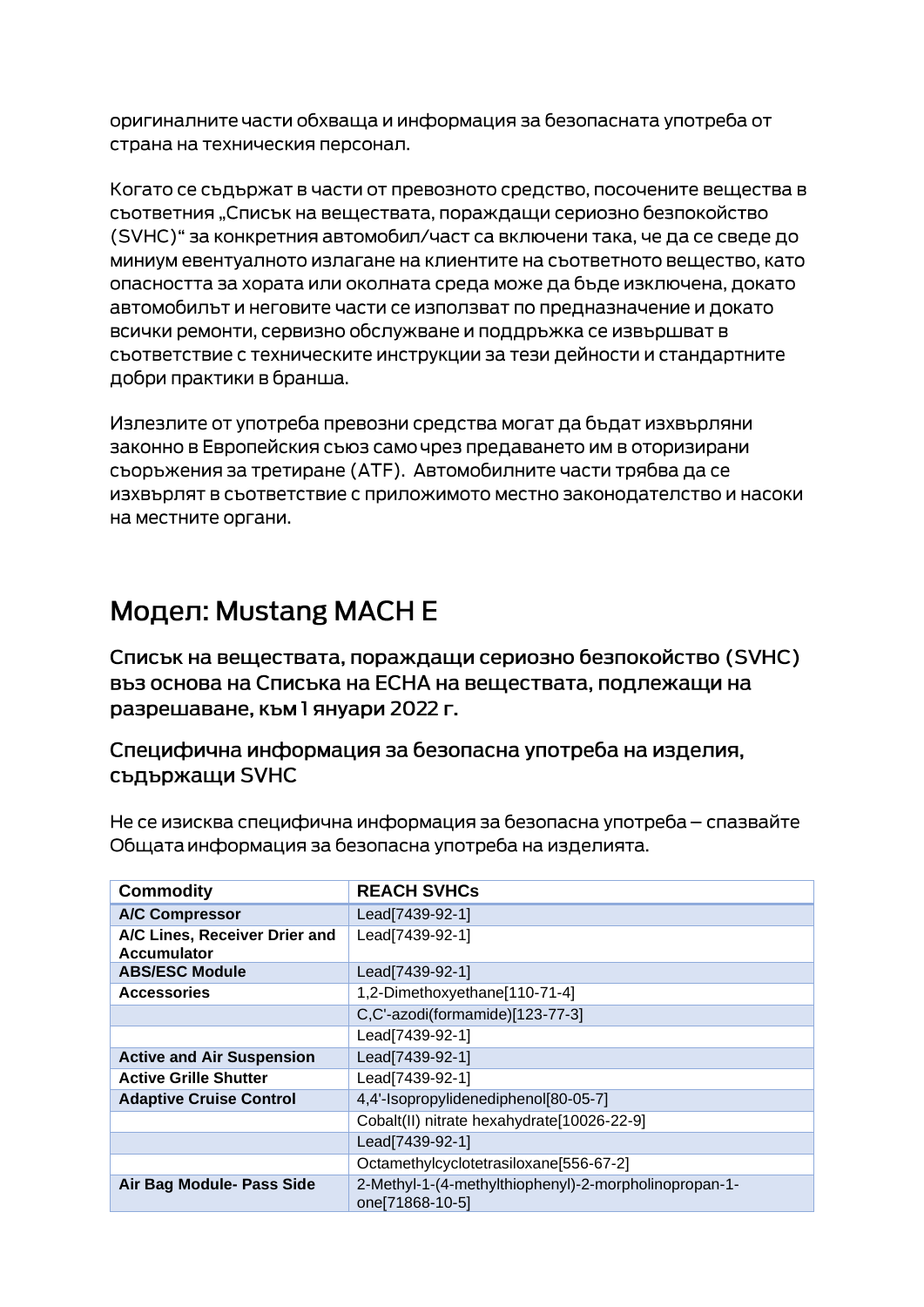| Antenna                                                                 | Lead[7439-92-1]                                                                    |
|-------------------------------------------------------------------------|------------------------------------------------------------------------------------|
| Appliques (Pillar, Decklid,                                             | 2-(2H-Benzotriazol-2-yl)-4,6-ditertpentylphenol[25973-55-1]                        |
| Roof)                                                                   |                                                                                    |
|                                                                         | Lead[7439-92-1]                                                                    |
| <b>Axle</b>                                                             | Lead[7439-92-1]                                                                    |
| <b>Badges</b>                                                           | Lead[7439-92-1]                                                                    |
| <b>Battery</b>                                                          | Lead[7439-92-1]                                                                    |
| <b>Body Side InteriorTrim (Hard</b><br>Trim)                            | 2-(2H-Benzotriazol-2-yl)-4,6-ditertpentylphenol[25973-55-1]                        |
|                                                                         | Lead[7439-92-1]                                                                    |
| <b>Body Structure - Body Side</b><br><b>Assembly</b>                    | Dicyclohexyl-phthalate[84-61-7]                                                    |
| <b>Body Structure - Cab Back</b>                                        | Dicyclohexyl-phthalate[84-61-7]                                                    |
| <b>Body Structure - Dash and</b><br>Cowl                                | Dicyclohexyl-phthalate[84-61-7]                                                    |
| <b>Body Structure -</b><br><b>Decklid/Liftgate (incl</b><br>Hinge/Supt) | 2-Methylimidazole[693-98-1]                                                        |
|                                                                         | Lead[7439-92-1]                                                                    |
| <b>Body Structure - Floor Pan -</b><br><b>Rear Floor</b>                | Dicyclohexyl-phthalate[84-61-7]                                                    |
| <b>Body Structure - Front End</b><br><b>Structure</b>                   | C,C'-azodi(formamide)[123-77-3]                                                    |
| Bodyside, Wheel Arch,                                                   | 2-(2H-Benzotriazol-2-yl)-4,6-ditertpentylphenol[25973-55-1]                        |
| <b>Rocker Moldings</b>                                                  |                                                                                    |
|                                                                         | Lead[7439-92-1]                                                                    |
| <b>Brake Tubes and Hoses</b>                                            | Lead[7439-92-1]                                                                    |
| <b>Brakes - Caliper &amp; Anchor</b><br><b>Brkt Assy (Front, Rear)</b>  | 2-Methylimidazole[693-98-1]                                                        |
|                                                                         | Lead[7439-92-1]                                                                    |
| <b>Bulk Materials (PMT100)</b>                                          | C,C'-azodi(formamide)[123-77-3]                                                    |
|                                                                         | Dicyclohexyl-phthalate[84-61-7]                                                    |
| <b>Console Floor/Rear</b>                                               | Lead[7439-92-1]                                                                    |
| <b>Controller Assembly</b><br><b>Occupant Restraint (OCS)</b>           | Lead[7439-92-1]                                                                    |
| <b>Cooling Fans</b>                                                     | Lead[7439-92-1]                                                                    |
| <b>Cooling Hoses &amp; Bottles</b>                                      | Lead[7439-92-1]                                                                    |
| <b>EDS Wiring Assembly &amp;</b><br><b>Components</b>                   | Lead[7439-92-1]                                                                    |
| <b>Electrified Drivetrain</b>                                           | Lead[7439-92-1]                                                                    |
| <b>Electronic Control Panel and</b><br><b>CCH</b>                       | Octamethylcyclotetrasiloxane[556-67-2]                                             |
|                                                                         | Silicic acid, lead salt[11120-22-2]                                                |
| <b>Electronic Modules -</b>                                             | 1,6,7,8,9,14,15,16,17,17,18,18-                                                    |
| <b>Amplifiers</b>                                                       | Dodecachloropentacyclo[12.2.1.16,9.02,13.05,10]octadeca-7,15-<br>diene[13560-89-9] |
| <b>Electronic Modules - Displays</b>                                    | Lead[7439-92-1]                                                                    |
| <b>Electronic Modules - Door</b><br>Zone                                | Lead[7439-92-1]                                                                    |
| <b>Electronic Modules -</b><br><b>Headlamp</b>                          | Lead[7439-92-1]                                                                    |
| <b>Electronic Modules - Power</b><br>Decklid/Liftgate (PLG)             | Lead[7439-92-1]                                                                    |
| <b>Electronic Modules - Seat</b><br><b>Control</b>                      | Lead[7439-92-1]                                                                    |
| <b>Electronic Modules -</b>                                             | Lead[7439-92-1]                                                                    |
| <b>Suspension</b>                                                       |                                                                                    |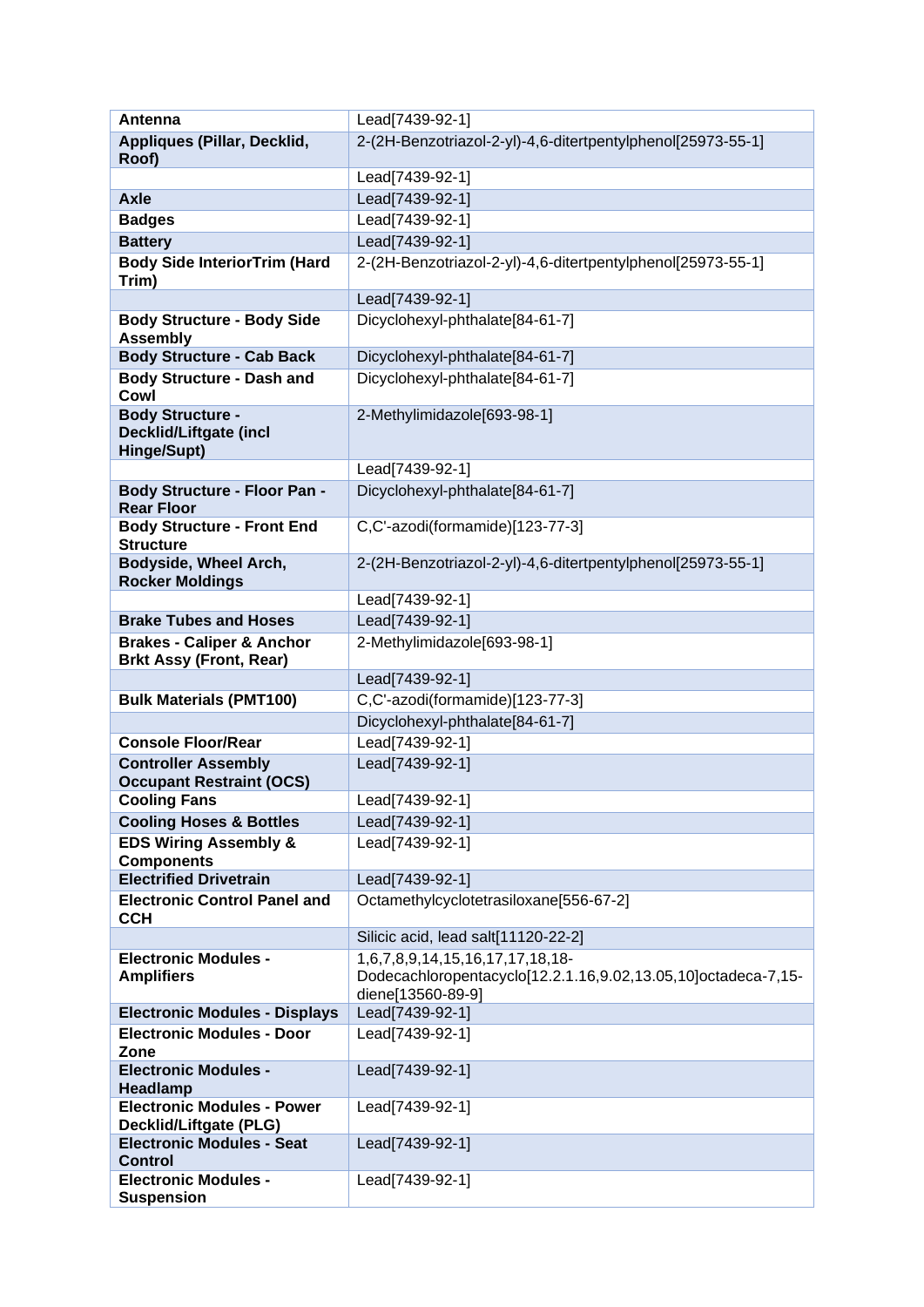| <b>Electronic Modules - SYNC</b>                              | Lead[7439-92-1]                                                          |
|---------------------------------------------------------------|--------------------------------------------------------------------------|
| <b>Engine Water Pumps</b>                                     | Lead[7439-92-1]                                                          |
| <b>Evaporator and Blower</b><br><b>Assemby (HVAC Module)</b>  | Lead[7439-92-1]                                                          |
| <b>Fascia Grille - Radiator</b>                               | 2-(2H-Benzotriazol-2-yl)-4,6-ditertpentylphenol[25973-55-1]              |
| <b>Fixed Glass</b>                                            | Diboron-trioxide[1303-86-2]                                              |
|                                                               | Lead[7439-92-1]                                                          |
| <b>Front / Rear Door Trim</b>                                 | Lead[7439-92-1]                                                          |
| <b>Fuel Door</b>                                              | Lead[7439-92-1]                                                          |
| <b>GOR and Radiator Support</b>                               | Lead[7439-92-1]                                                          |
| <b>Headlamp / Side Marker</b>                                 | Diboron-trioxide[1303-86-2]                                              |
|                                                               | Lead[7439-92-1]                                                          |
| <b>Headliner / Sunvisor</b>                                   | Lead[7439-92-1]                                                          |
|                                                               | Tris(nonylphenyl)phosphite[26523-78-4]                                   |
| <b>I/S Mirror</b>                                             | Lead[7439-92-1]                                                          |
| <b>Instrument Cluster</b>                                     | Lead[7439-92-1]                                                          |
| <b>Interior Lighting</b>                                      | 2-Methyl-1-(4-methylthiophenyl)-2-morpholinopropan-1-                    |
|                                                               | one[71868-10-5]                                                          |
| <b>IP Finish Panels/Registers</b>                             | Lead[7439-92-1]                                                          |
|                                                               | Nonylphenol[25154-52-3]                                                  |
| <b>Knee Airbags</b>                                           | 2-Methyl-1-(4-methylthiophenyl)-2-morpholinopropan-1-<br>one[71868-10-5] |
| Latches - Hood, Decklid and<br><b>Liftgate Latches</b>        | Lead[7439-92-1]                                                          |
|                                                               | Phenol, dimethyl-, phosphate (3:1)[25155-23-1]                           |
| <b>Latches - Side Door/Latch</b><br><b>Mini Module</b>        | 2-(2H-Benzotriazol-2-yl)-4,6-ditertpentylphenol[25973-55-1]              |
|                                                               | Lead[7439-92-1]                                                          |
| <b>Leaf Screen</b>                                            | Imidazolidine-2-thione[96-45-7]                                          |
| <b>Locks</b>                                                  | Lead[7439-92-1]                                                          |
| <b>Luggage and Interior Cargo</b><br><b>Management/Covers</b> | Lead[7439-92-1]                                                          |
| <b>Mirrors</b>                                                | Lead[7439-92-1]                                                          |
| <b>Park Assist</b>                                            | 2-(2H-Benzotriazol-2-yl)-4,6-ditertpentylphenol[25973-55-1]              |
|                                                               | 2-Methylimidazole[693-98-1]                                              |
|                                                               | Lead[7439-92-1]                                                          |
| <b>Pedestrian Alert System</b><br>(PAS)                       | Lead[7439-92-1]                                                          |
|                                                               | N,N-Dimethylacetamide[127-19-5]                                          |
| <b>Plastic Bumpers and Fascias</b>                            | 2-(2H-Benzotriazol-2-yl)-4,6-ditertpentylphenol[25973-55-1]              |
| <b>Powertrain Control Module</b><br>(PCM/EEC/ECM)             | Lead[7439-92-1]                                                          |
| <b>Rain and Daylight Sensor</b>                               | Lead[7439-92-1]                                                          |
| <b>Sealing - Glass Runs and Belt</b><br><b>Moldings</b>       | Dodecamethylcyclohexasiloxane[540-97-6]                                  |
| <b>Seat Belts (Front and Rear)</b>                            | 6,6'-Di-tert-butyl-2,2'-methylenedi-p-cresol[119-47-1]                   |
|                                                               | Lead[7439-92-1]                                                          |
| Seats - Foam - Cut and Sew                                    | Phenol, dimethyl-, phosphate (3:1)[25155-23-1]                           |
| <b>Seats - Structures</b>                                     | Lead[7439-92-1]                                                          |
|                                                               | Sodium borate, decahydrate[1303-96-4]                                    |
| <b>Shock Absorbers</b>                                        | Lead[7439-92-1]                                                          |
|                                                               | Nonylphenol[25154-52-3]                                                  |
| <b>Side and Rear Vision (BLIS)</b>                            | Lead[7439-92-1]                                                          |
|                                                               | Octamethylcyclotetrasiloxane[556-67-2]                                   |
|                                                               |                                                                          |